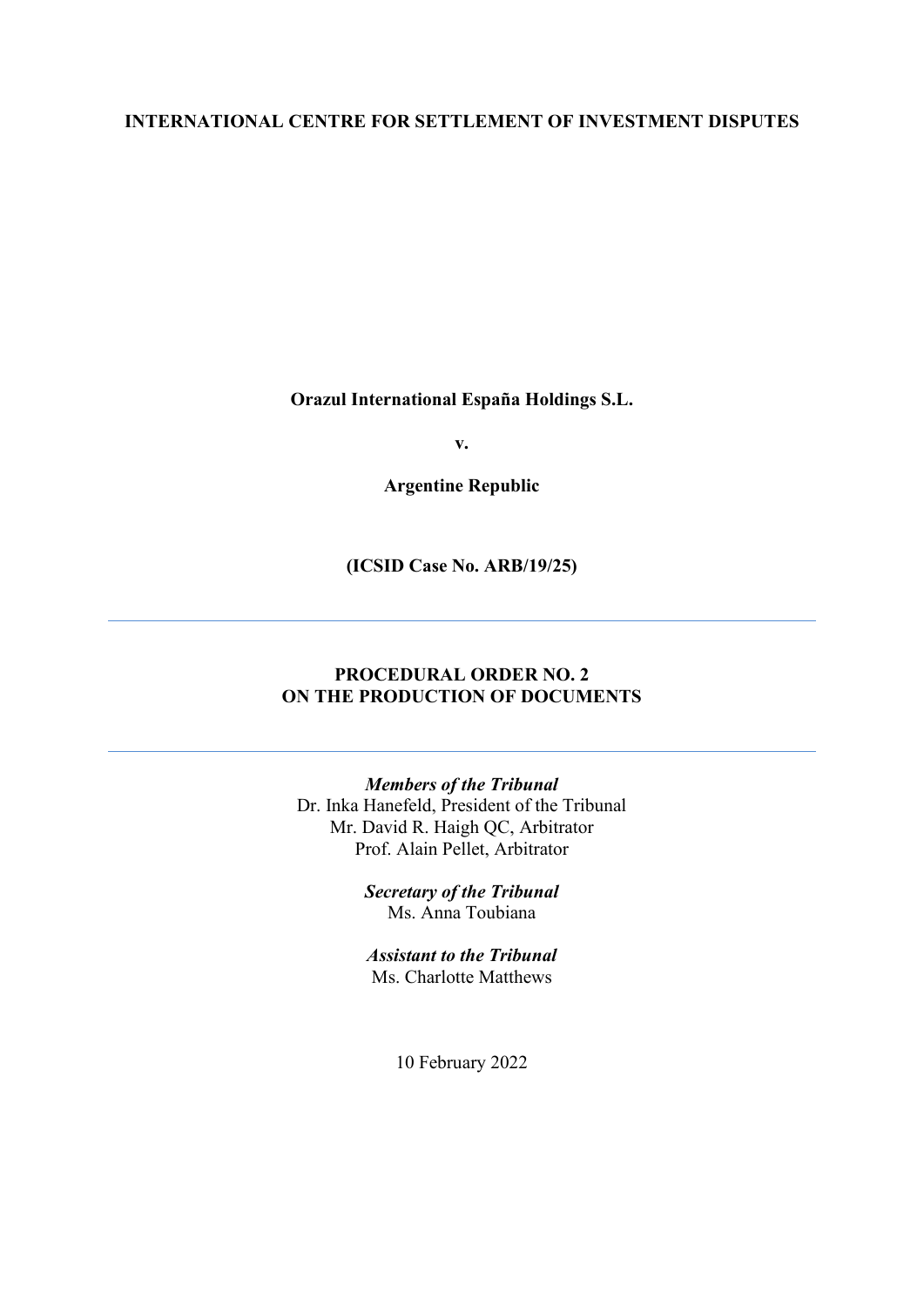# **Table of Contents**

| <b>B.</b>      |    |  |
|----------------|----|--|
| $\mathbf{C}$ . |    |  |
| D.             |    |  |
|                | 1. |  |
|                | 2. |  |
|                | 3. |  |
|                |    |  |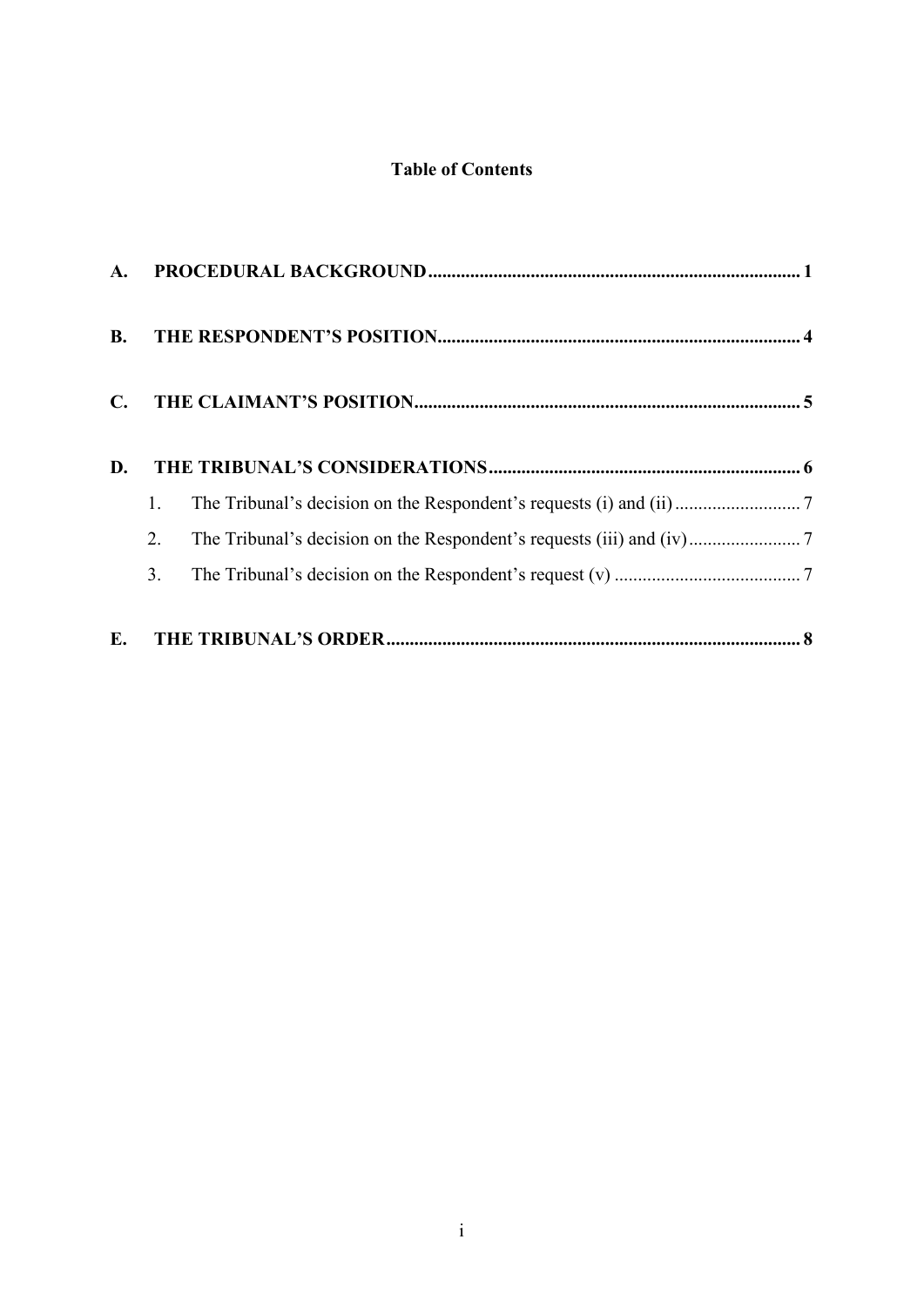1. The Tribunal hereby issues the following Procedural Order No. 2 to address the Respondent's requests for the production of documents as formulated in its letter to the Tribunal dated 26 January 2022.

#### <span id="page-2-0"></span>**A. Procedural Background**

- 2. On 30 August 2019, Orazul International España Holdings S.L. submitted a Request for Arbitration against the Argentine Republic, which was registered by the Secretary-General on 11 September 2019.
- 3. On 24 August 2020, following the First Session held on 7 August 2020 and further communications with the Parties thereafter, the Tribunal issued its Procedural Order No. 1 (**PO1**) and the Procedural Timetable as Annex A thereto.
- 4. On 15 September 2020, the Claimant filed its Memorial in English language together with accompanying documentation, including *inter alia* a damages assessment report by Ms. Daniela M. Bambaci and Mr. Santiago Dellepiane A. of BRG (**First BRG Report**).
- 5. On 29 September 2020, the Claimant filed a Spanish translation of its Memorial.
- 6. On 16 November 2020, the Respondent submitted its Memorial on Preliminary Objections and Request for Bifurcation in Spanish language.
- 7. On 30 November 2020, the Respondent submitted an English translation of its Memorial on Preliminary Objections and Request for Bifurcation.
- 8. On 14 December 2020, the Claimant submitted its Observations on the Respondent's Request for Bifurcation in English language.
- 9. On 28 December 2020, the Claimant submitted a Spanish translation of its Observations on the Respondent's Request for Bifurcation.
- 10. On 7 January 2021, the Tribunal issued its Decision on the Respondent's Request for Bifurcation, whereby it denied the bifurcation of the proceedings and directed the Parties to follow the procedural calendar set out in Scenario 2.2 of the Procedural Timetable annexed to the PO1.
- 11. On 27 April 2021, the Respondent submitted its Counter-Memorial in Spanish language and accompanying documentation, including *inter alia* an expert report by Dr. Daniel Flores of Quadrant Economics (**First Quadrant Economics Report**) on quantum issues and which addresses the First BRG Report's conclusions.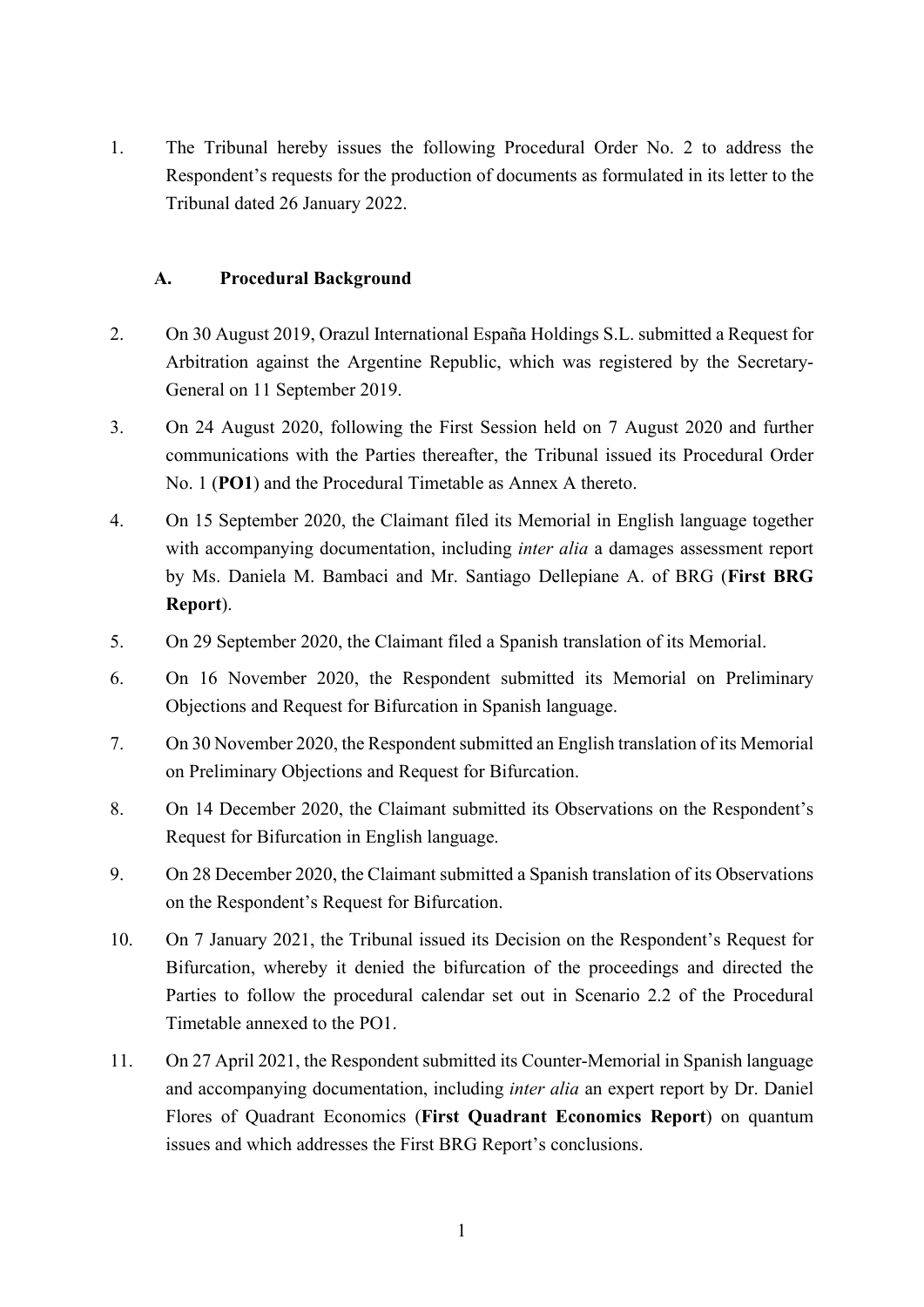12. On 11 May 2021, the Respondent submitted an English translation of its Counter-Memorial. The Respondent noted therein that "*Claimant has neither submitted the purchase agreement for its assets in Argentina nor indicated the price paid by DEI for its interest in Hidroeléctrica Cerros Colorados S.A.*,"[1](#page-3-0) that "*Claimant has not stated the value of its alleged investment – that is, of its stock interest in Hidroeléctrica Cerros Colorados S.A. in 2003*,"[2](#page-3-1) and that "*Claimant has failed to indicate the purchase value of the stock interest in Duke Energy Cerros Colorados S.A.*"[3](#page-3-2) The Respondent reserved the right to request such information if not produced by the Claimant together with its Reply.[4](#page-3-3) The Respondent requested the Tribunal *inter alia* to:

> *(b) consider the reservations made by the Argentine Republic with regard to submitting further arguments and requesting for any documentation Claimant fails to submit*.

- 13. On 27 July 2021, the Claimant submitted its Counter-Memorial on Preliminary Objections and its Reply on the Merits (dated 26 July) in English language together with accompanying documentation, including *inter alia* a second expert report on damages by Ms. Daniela M. Bambaci and Mr. Santiago Dellepiane A. (**Second BRG Report**), which provides an update to the Claimant's damages assessment as well as an analysis of the First Quadrant Economics Report's conclusions.
- 14. On 10 August 2021, the Claimant submitted Spanish translations of its Counter-Memorial on Preliminary Objections and its Reply on the Merits.
- 15. On 25 October 2021, the Respondent submitted its Rejoinder on the Merits and Reply on Jurisdiction in Spanish language together with accompanying documentation, including *inter alia* a second expert report by Dr. Daniel Flores (**Second Quadrant Economics Report**), which assesses the Second BRG Report's conclusions.
- 16. On 15 November 2021, the Respondent submitted English translations of its Rejoinder on the Merits and Reply on Jurisdiction. In its Rejoinder on the Merits, the Respondent requested *inter alia* the Tribunal to:

*(a) order[] Claimant to submit all supporting documentation to justify: (i) the amounts paid by I Squared Capital for the acquisition in December 2016 of the operations of Cerros Colorados in Argentina; (ii) the relationship between Orazul Energy Southern Cone and Cerros Colorados; (iii) the interests of Claimant in* 

<span id="page-3-0"></span><sup>1</sup> Respondent's Counter-Memorial, ¶ 33.

<span id="page-3-1"></span><sup>2</sup> Respondent's Counter-Memorial, ¶ 36; see also ¶ 636.

<span id="page-3-2"></span><sup>3</sup> Respondent's Counter-Memorial, ¶ 39.

<span id="page-3-3"></span><sup>4</sup> Respondent's Counter-Memorial, fn. 46, 51, 941.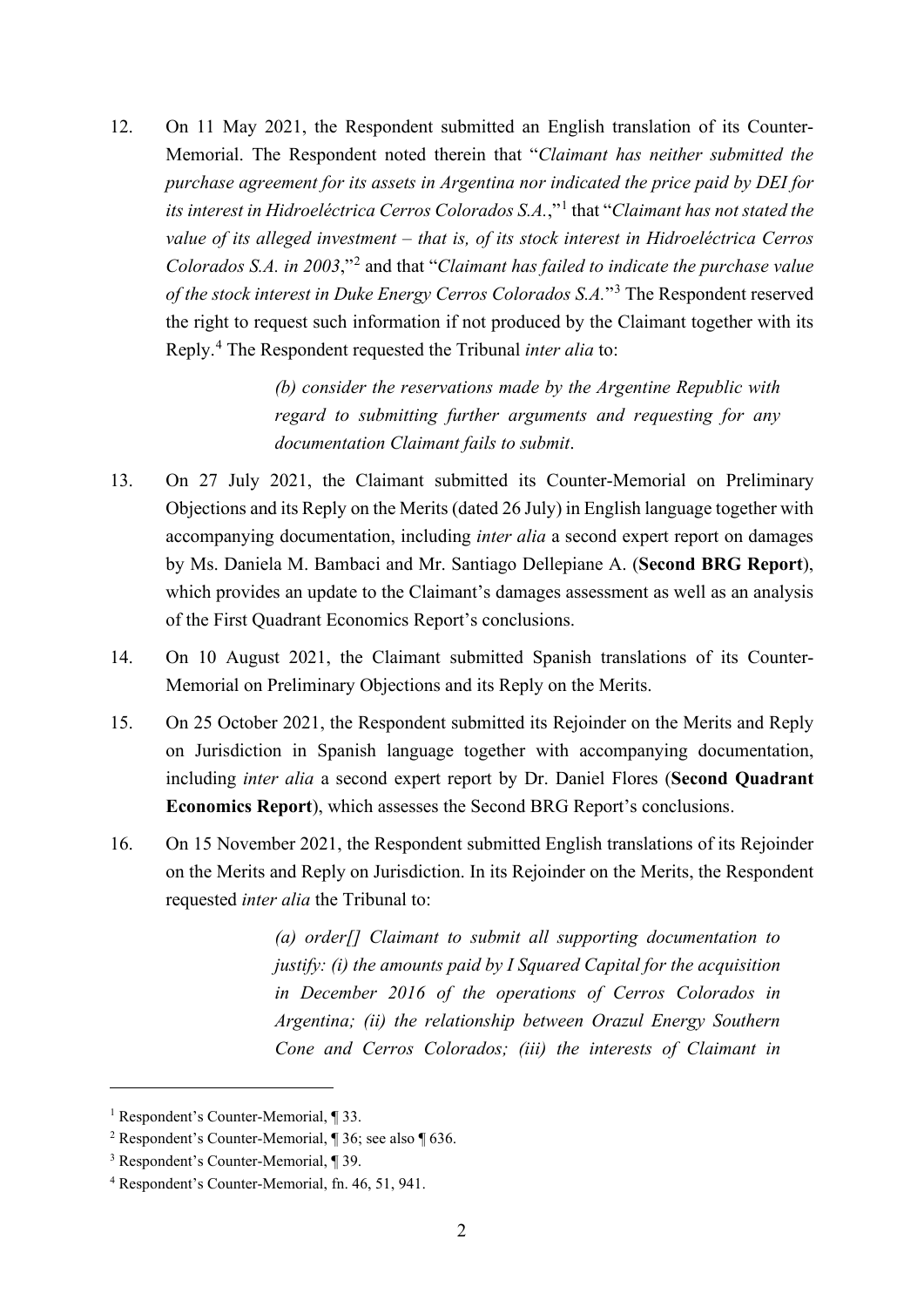*renewable electric energy generators and the plants related to the agreements of the FONINVEMEM; and (iv) the value of its alleged investment, i.e., the block of shares of Hidroeléctrica Cerros Colorados S.A. in 2003;*

*(b) order[] Claimant to submit the instrument by virtue of which the assets in Argentina were purchased, as well as the value paid by DEI to purchase its share in Hidroeléctrica Cerros Colorados S.A.*

In its Reply on Preliminary Objections, the Respondent requested *inter alia* the Tribunal to:

> *(a) [] order Claimant to produce in these arbitral proceedings the agreement signed between Duke Energy and I Squared Capital relating to the purchase of the investments in the Argentine Republic on 22 December 2016, which was requested by the Argentine Republic in its Counter-Memorial*.

Therein, the Respondent also reserved its right to request the Tribunal to order the Claimant to produce the F1 Form submitted before the CNDC, the Argentine Antitrust Agency.

- 17. On 29 November 2021, the Tribunal took note of the Respondent's requests set out in its Rejoinder on the Merits and Reply on Preliminary Objections and invited the Claimant to provide its comments thereon by 1 December 2021, or at the latest in its Rejoinder on Preliminary Objections.
- 18. On 10 December 2021, the Claimant submitted its Rejoinder on Preliminary Objections (dated 9 December) in English language together with an index of all supporting exhibits and authorities.
- 19. On the same day, following communications between the Tribunal and the Parties, the Tribunal rescheduled the Hearing to 1 September 2022 to 15 September 2022.
- 20. On 15 December 2021, the Claimant uploaded *inter alia* factual exhibits C-559 through C-593 to the file sharing platform of the case.
- 21. On 23 December 2021, the Claimant submitted a Spanish translation of its Rejoinder on Preliminary Objections.
- 22. On 27 January 2022, the Respondent addressed a letter (dated 26 January) to the Members of the Tribunal noting that the Claimant had failed to produce a certain number of requested documents. Accordingly, the Respondent requested the Tribunal to order the Claimant to produce: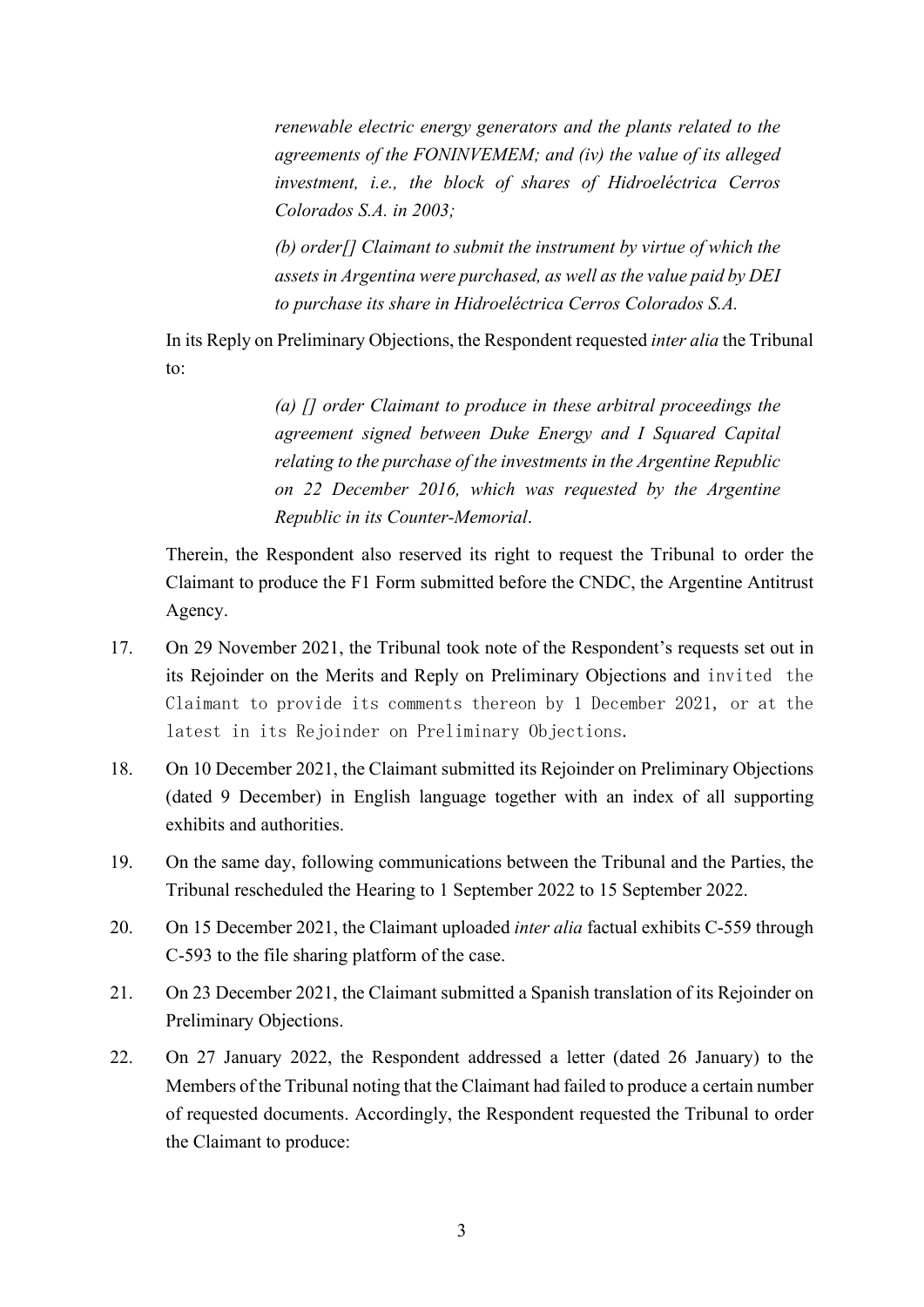- *(i) all supporting documentation to justify the amounts paid by I Squared Capital for the acquisition in December 2016 of the operations of Cerros Colorados in Argentina;*
- *(ii) all supporting documentation to justify the value of Claimant's alleged investment, i.e., the block of shares of Hidroeléctrica Cerros Colorados S.A. in 2003;*
- *(iii) the instrument by virtue of which the assets in Argentina were purchased, as well as the value paid by DEI to purchase its share in Hidroeléctrica Cerros Colorados S.A.;*
- *(iv) the agreement signed between Duke Energy and I Squared Capital relating to the purchase of the investments in the Argentine Republic on 22 December 2016; and*
- *(v) a complete copy of Form F1, i.e. including all annexes of Form F1 (C-587).*

#### <span id="page-5-0"></span>**B. The Respondent's Position**

23. The Respondent states that the Claimant has not produced

"*(i) any single document to justify the amounts paid by I Squared Capital for the acquisition in December 2016 of the operations of Cerros Colorados in Argentina; (ii) nor any single document to justify the value of its alleged investment, i.e., the block of shares of Hidroeléctrica Cerros Colorados S.A. in 2003 (iii) nor the instrument by virtue of which the assets in Argentina were purchased, as well as the value paid by DEI to purchase its shares in Hidroeléctrica Cerros Colorados S.A. (iv) nor the agreement signed between Duke Energy and I Squared Capital relating to the purchase of the investments in the Argentine Republic on 22 December 2016*."[5](#page-5-1)

- 24. The Respondent submits that the requested documents are "*relevant and material to the jurisdiction, merits and quantum discussions in this arbitration proceeding*."[6](#page-5-2)
- 25. With respect to its requests (*i*) to (*iv*), the Respondent specifically submits that the Claimant has not stated the value of its investment, neither in 2003 nor in 2016. Accordingly, the Respondent considers that the Claimant presented no evidence

<span id="page-5-1"></span><sup>5</sup> Respondent's letter to the Tribunal dated 26 January 2022, p. 2.

<span id="page-5-2"></span><sup>6</sup> *Idem*.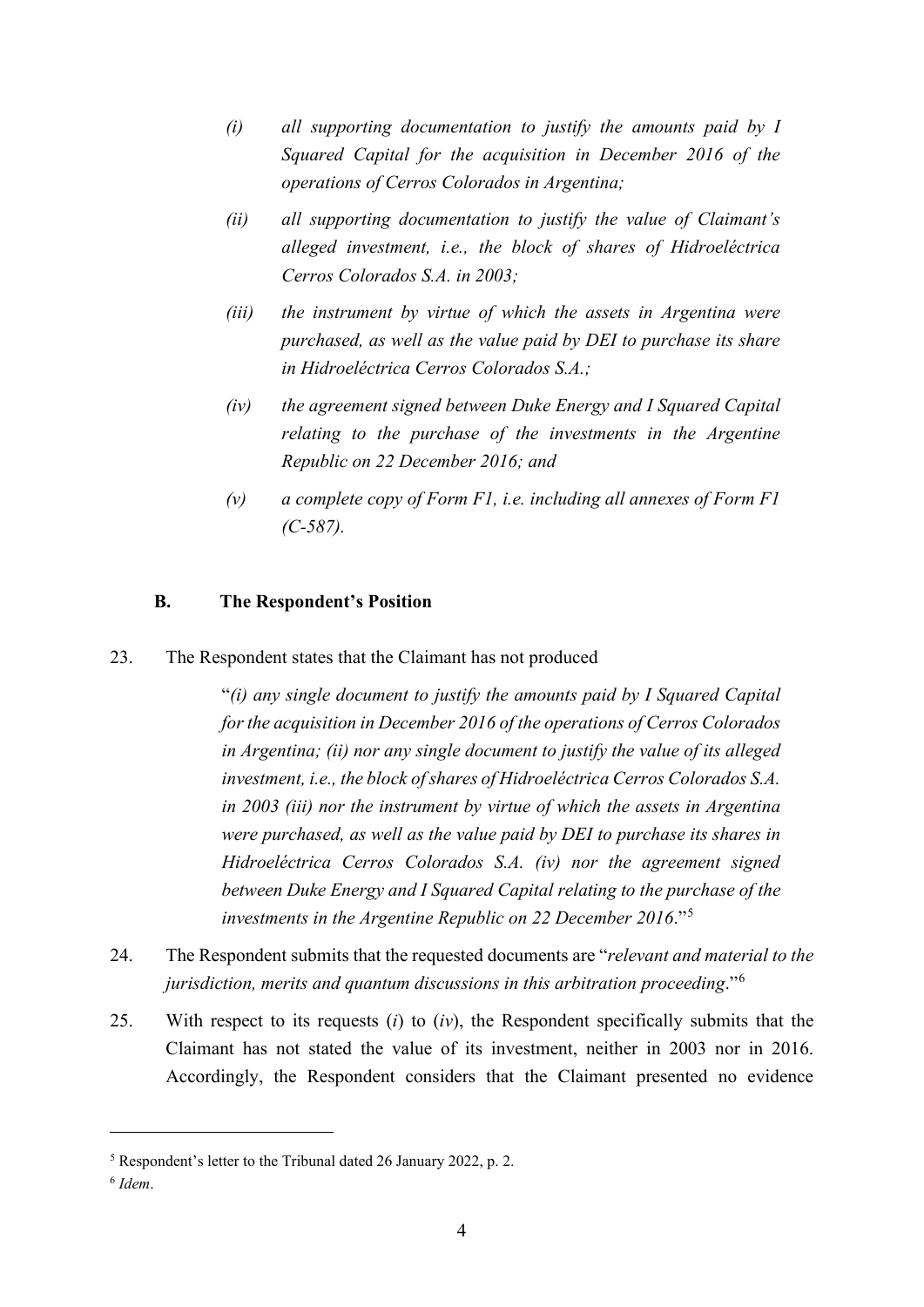showing that the value of Cerros Colorados was negatively affected in any way by the measures the Claimant complains of, let alone that such value was destroyed.<sup>[7](#page-6-1)</sup> The Respondent asserts that if the Measures had had an impact on the economic performance of Cerros Colorados, this should have been reflected in the sales price of Cerros Colorados. The Respondent submits that it could be assumed that the price paid by Duke España in December 2003 and by I Squared Capital in December 2016 should reflect the fair market value of Cerros Colorados after the Measures. [8](#page-6-2) Further, the Respondent is critical of the Claimant's assessment of quantum through a book value approach as it "*does not represent the amount an investor was willing to pay for Cerros Colorados*."[9](#page-6-3) The Respondent contends that since it is unaware of the actual amount paid for the acquisition of Cerros Colorados in 2003, it is not possible to determine the impact of the measures complained of on the price paid and thus on profitability.<sup>[10](#page-6-4)</sup> Finally, the Respondent submits that without the production of the purchase agreement between Duke Energy and I Squared Capital, the conditions of the acquisition of the Claimant's indirect holdings remain unknown to the Tribunal and that the Tribunal is not in a position to ascertain whether the Claimant holds indirect shares in Cerros Colorados and rights under the Concession Contract.<sup>[11](#page-6-5)</sup>

- 26. With respect to its request (*v*), the Respondent contends that the Claimant produced an incomplete version of Form F1, *i.e.* without its attachments, despite claiming to do so.<sup>[12](#page-6-6)</sup>
- 27. The Respondent submits that the Form F1 demonstrates Orazul Group's acknowledgement that the investment in Cerros Colorados was made in December 2016, and that such investment was the first deal in Argentina, allowing the group to benefit from the "*first landing exception*" under Argentine antitrust law.[13](#page-6-7)

#### <span id="page-6-0"></span>**C. The Claimant's Position**

28. The Claimant states that it has already submitted ample evidence demonstrating its ownership of Cerros Colorados at all relevant times and that I Squared Capital is not the

<span id="page-6-1"></span><sup>7</sup> Respondent's Rejoinder on the Merits, ¶¶ 527 *et seq.*

<span id="page-6-2"></span><sup>8</sup> Respondent's Rejoinder on the Merits, ¶ 1164.

<span id="page-6-3"></span><sup>9</sup> Second Quadrant Economics Report, ¶ 51.

<span id="page-6-4"></span><sup>&</sup>lt;sup>10</sup> Respondent's Rejoinder on the Merits,  $\P$  1164-1165.

<span id="page-6-5"></span><sup>&</sup>lt;sup>11</sup> Respondent's Reply on Preliminary Objections, ¶ 159.

<span id="page-6-6"></span><sup>&</sup>lt;sup>12</sup> Respondent's letter to the Tribunal dated 26 January 2022, p. 4.

<span id="page-6-7"></span><sup>&</sup>lt;sup>13</sup> Respondent's Reply on Preliminary Objections,  $\P$  143-144.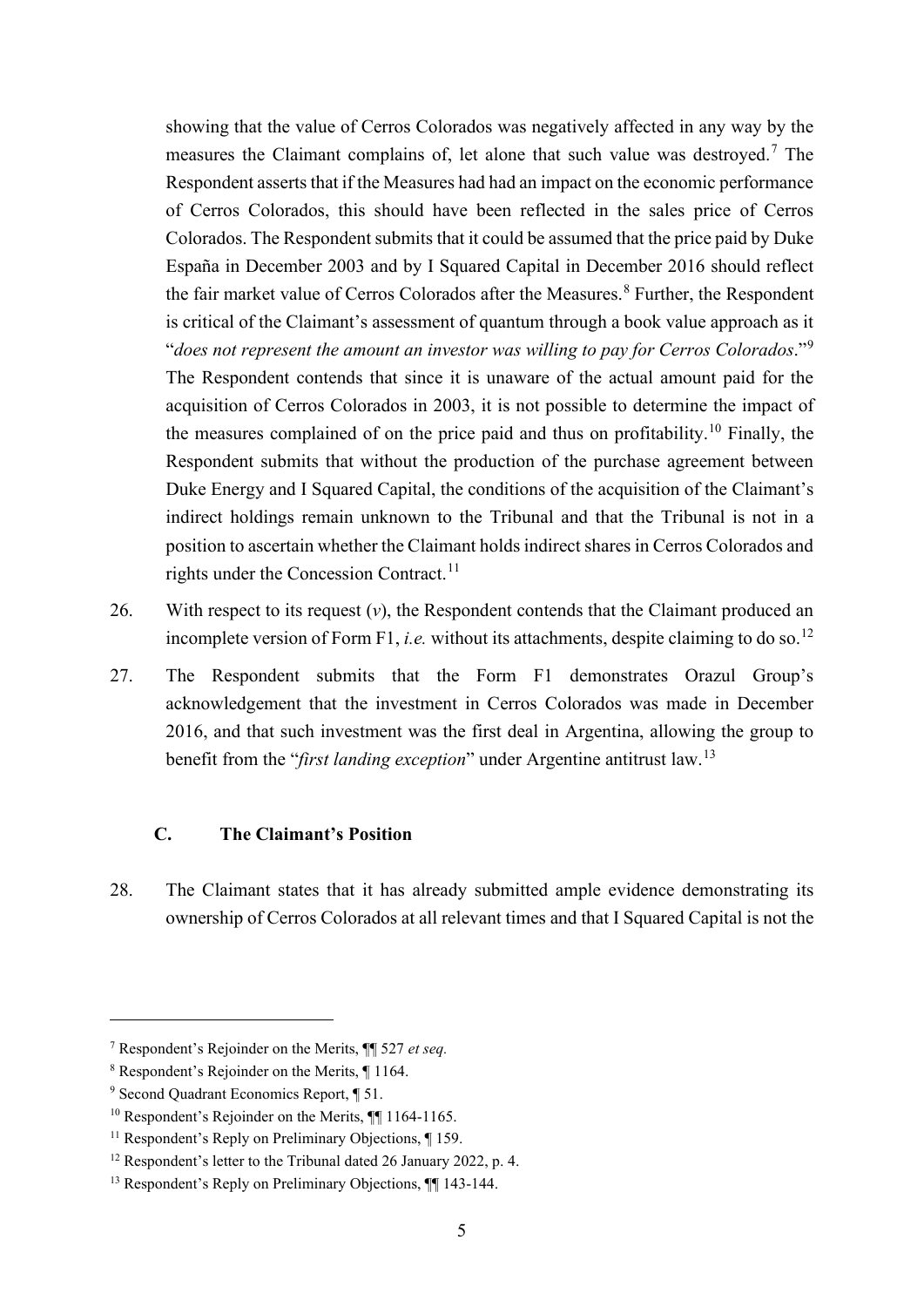Claimant in this dispute so that the Respondent's request (*i*) is irrelevant and unjustified.<sup>[14](#page-7-1)</sup>

- 29. The Claimant also argues that the Respondent's request (*ii*), made for the first time in its Rejoinder on the Merits, is belated and unwarranted. The Claimant submits that it acquired an interest in Cerros Colorados through an internal corporate reorganization. To the extent that the Respondent's request relates to Cerros Colorados's profitability in the actual and but-for scenarios, the Respondent contends that such calculation should be based on Cerros Colorados' book value.<sup>[15](#page-7-2)</sup>
- 30. The Claimant has not submitted the instrument by virtue of which the assets in Argentina were purchased, nor indicated the value paid by DEI to purchase its share in Cerros Colorados. The Claimant's position is that it qualifies as an investor under the Spain-Argentina BIT as it was incorporated in Spain in October 2003 and acquired an indirect interest in Cerros Colorados in December 2003.[16](#page-7-3)
- 31. The Claimant has also not submitted the agreement signed between Duke Energy and I Squared Capital relating to the purchase of the investments in the Argentine Republic on 22 December 2016. The Claimant's position is that Orazul is bringing claims under the Spain-Argentina BIT on its own behalf, based on its own investment in Cerros Colorados in December 2003 and that I Squared is not the Claimant in this dispute.<sup>[17](#page-7-4)</sup>
- 32. The Claimant has submitted exhibit C-587, which it states is the F1 Form submitted before the CNDC by Nautilus Inkia Holdings LLC and Inkia Energy Ltd. The Claimant contends that while the Respondent has failed to articulate why the filing of such form is relevant in the case at hand, it has still submitted "*a copy of this form and its attachments*."[18](#page-7-5)

#### <span id="page-7-0"></span>**D. The Tribunal's Considerations**

33. This Procedural Order as well as each of the considerations set out below are based upon the Tribunal's current and non-prejudicial understanding of the case. In particular, these considerations should not be taken as any indication as to the Tribunal's views on the question of the Tribunal's jurisdiction and/or the merits of the case.

<span id="page-7-1"></span><sup>&</sup>lt;sup>14</sup> Claimant's Rejoinder on Preliminary Objections,  $\P$  23-24.

<span id="page-7-2"></span><sup>15</sup> Claimant's Rejoinder on Preliminary Objections, fn. 26.

<span id="page-7-3"></span><sup>16</sup> Claimant's Rejoinder on Preliminary Objections, ¶¶ 18 *et seq.*

<span id="page-7-4"></span><sup>&</sup>lt;sup>17</sup> Claimant's Rejoinder on Preliminary Objections, ¶ 24.

<span id="page-7-5"></span><sup>18</sup> Claimant's Rejoinder on Preliminary Objections, ¶ 20 and fn. 35.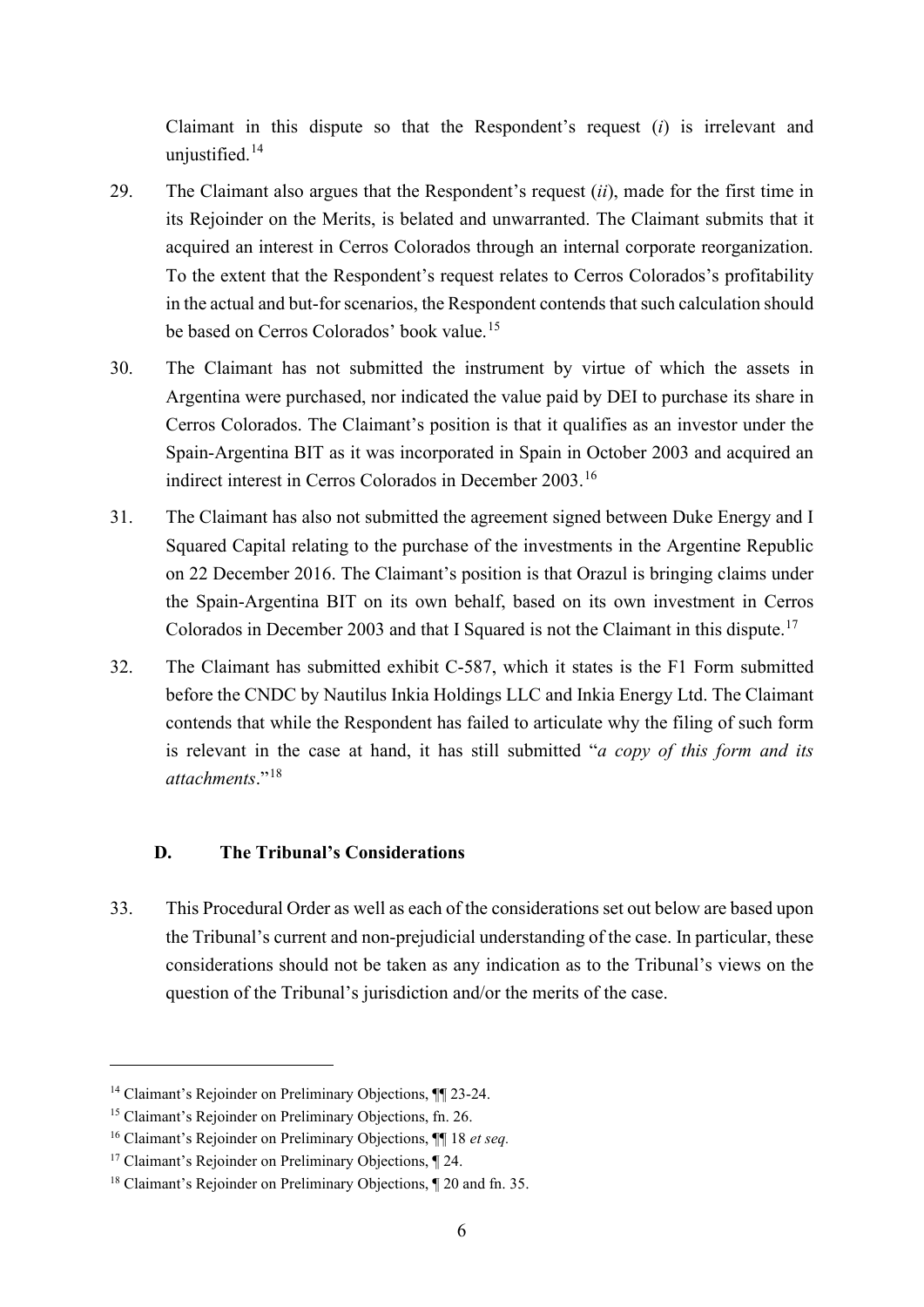- 34. The Tribunal notes that it enjoys discretion to decide to call upon a Party to produce documents at any stage of the proceeding, as per §16.5 of PO1, ICSID Rule 34(2) and Article 43 of the ICSID Convention.
- 35. When deciding on the Respondent's requests for the production of documents, the Tribunal has taken further guidance from the IBA Rules on the Taking of Evidence in International Arbitration 2010.<sup>[19](#page-8-3)</sup> The Tribunal's discretion is particularly informed by the concepts of materiality, relevance and specificity provided for therein.<sup>[20](#page-8-4)</sup>

#### <span id="page-8-0"></span>**1. The Tribunal's decision on the Respondent's requests (i) and (ii)**

- 36. The Tribunal dismisses the Respondent's requests (i) and (ii).
- 37. The Tribunal finds that the documents sought through requests (i) and (ii) are described in overly broad terms and thus lack specificity. The Respondent has not set out in its submissions nor its letter of 26 January 2022 the nature of the documents sought nor their general time frame. The Tribunal is thus not in a position to clearly identify the documents requested by the Respondent.

### <span id="page-8-1"></span>**2. The Tribunal's decision on the Respondent's requests (iii) and (iv)**

- 38. The Tribunal decides that the Claimant shall produce the documents of the Respondent's requests (iii) and (iv).
- 39. The Tribunal finds the documents sought through the Respondent's requests (iii) and (iv) to be clearly identified. The Tribunal, without taking a decision as to the ultimate probative value of such documents, is of the view that the documents sought through requests (iii) and (iv) hold the potential of assisting the Tribunal's overall understanding of the facts of the case and impose a limited burden upon the Claimant.

## <span id="page-8-2"></span>**3. The Tribunal's decision on the Respondent's request (v)**

- 40. The Tribunal finds that the Claimant shall produce the document of the Respondent's request (v).
- 41. The Tribunal takes note of the Claimant's statement according to which it submitted a copy of the F1 Form along with its attachments. The Tribunal further notes that the

<span id="page-8-3"></span><sup>&</sup>lt;sup>19</sup> See Procedural Order No. 1, §20.1.

<span id="page-8-4"></span><sup>&</sup>lt;sup>20</sup> See SCHREUER, C. H., MALINTOPPI, L., REINISCH, A., & SINCLAIR, A. (2009). The ICSID Convention: a Commentary, pp. 640 *et seq.,* in particular pp. 644-645; see also, KHODYKIN, R., MULCAHY, C., & FLETCHER, N. (2019). A guide to the IBA rules on the taking of evidence in international arbitration, ¶¶ 6.76 *et seq.*